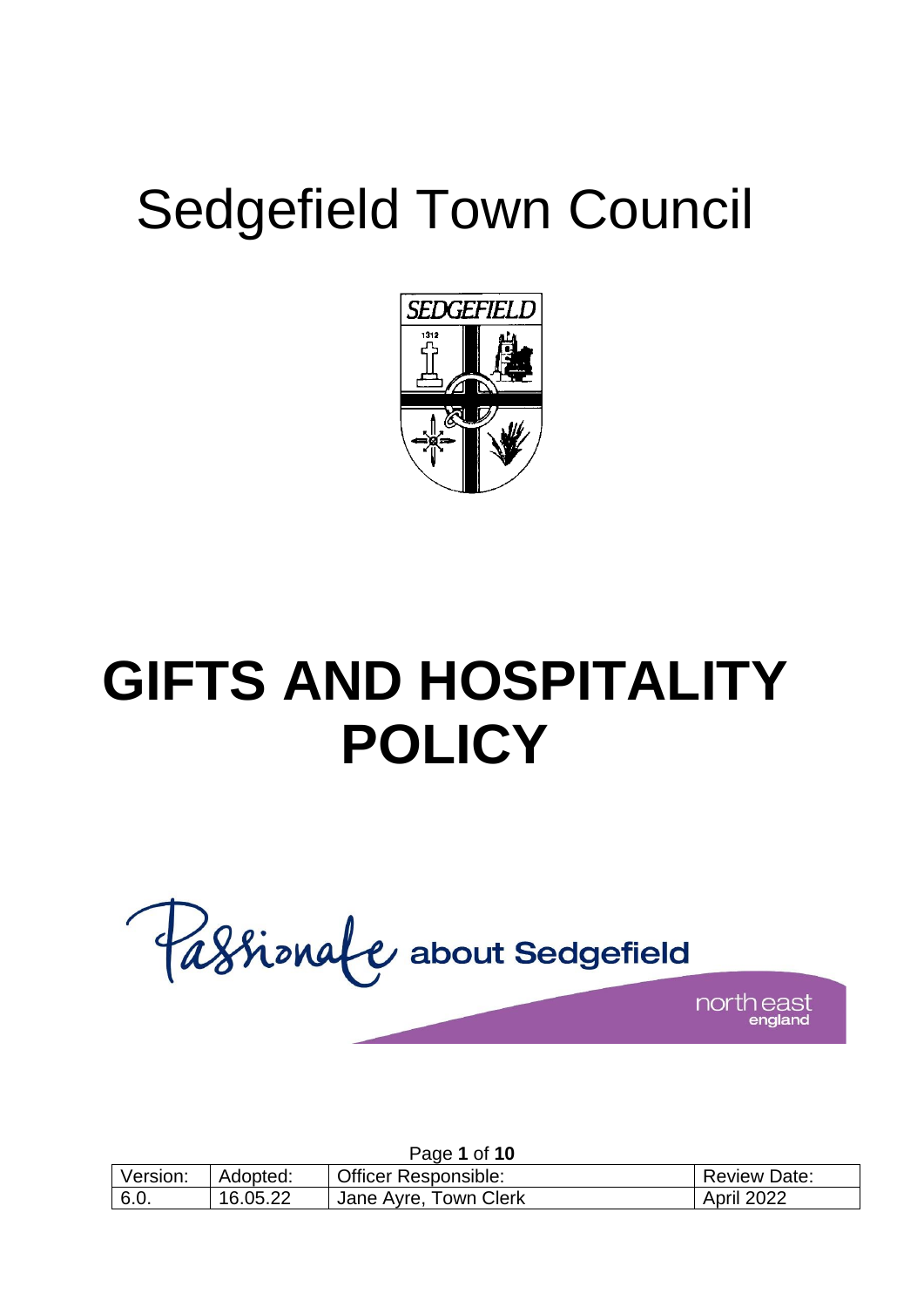## **SEDGEFIELD TOWN COUNCIL GIFTS AND HOSPITALITY POLICY**

## **INDEX**

| Section: |                                                                               | Page No.       |  |  |
|----------|-------------------------------------------------------------------------------|----------------|--|--|
| 1.       | Introduction                                                                  | 3              |  |  |
| 2.       | Code Of Conduct                                                               | 3              |  |  |
| 3.       | <b>General Caution</b>                                                        | 3              |  |  |
| 4.       | <b>Criminal Law</b>                                                           | 4              |  |  |
| 5.       | Limits Of Guidance                                                            | 4              |  |  |
| 6.       | Meaning of Gifts And Hospitality                                              | 4              |  |  |
| 7.       | <b>Appropriate Gifts And Hospitality</b>                                      | 5              |  |  |
| 8.       | Principles To Apply In Relation To Gifts And Hospitality                      | 5              |  |  |
| 9.       | Gifts Received And Donated To The Mayor's Charity                             | 6              |  |  |
| 10.      | Registration Of Gifts and Hospitality                                         | 6              |  |  |
| 11.      | Reporting Of Inappropriate Gifts And Hospitality Officer                      | $\overline{7}$ |  |  |
|          | Appendix 1 – Officer Notification Of Receipt Of Gifts And/Or Hospitality<br>8 |                |  |  |

|          |          | Page 2 of 10                |                     |
|----------|----------|-----------------------------|---------------------|
| Version: | Adopted: | <b>Officer Responsible:</b> | <b>Review Date:</b> |
| 6.0.     | 16.05.22 | Jane Ayre, Town Clerk       | <b>April 2022</b>   |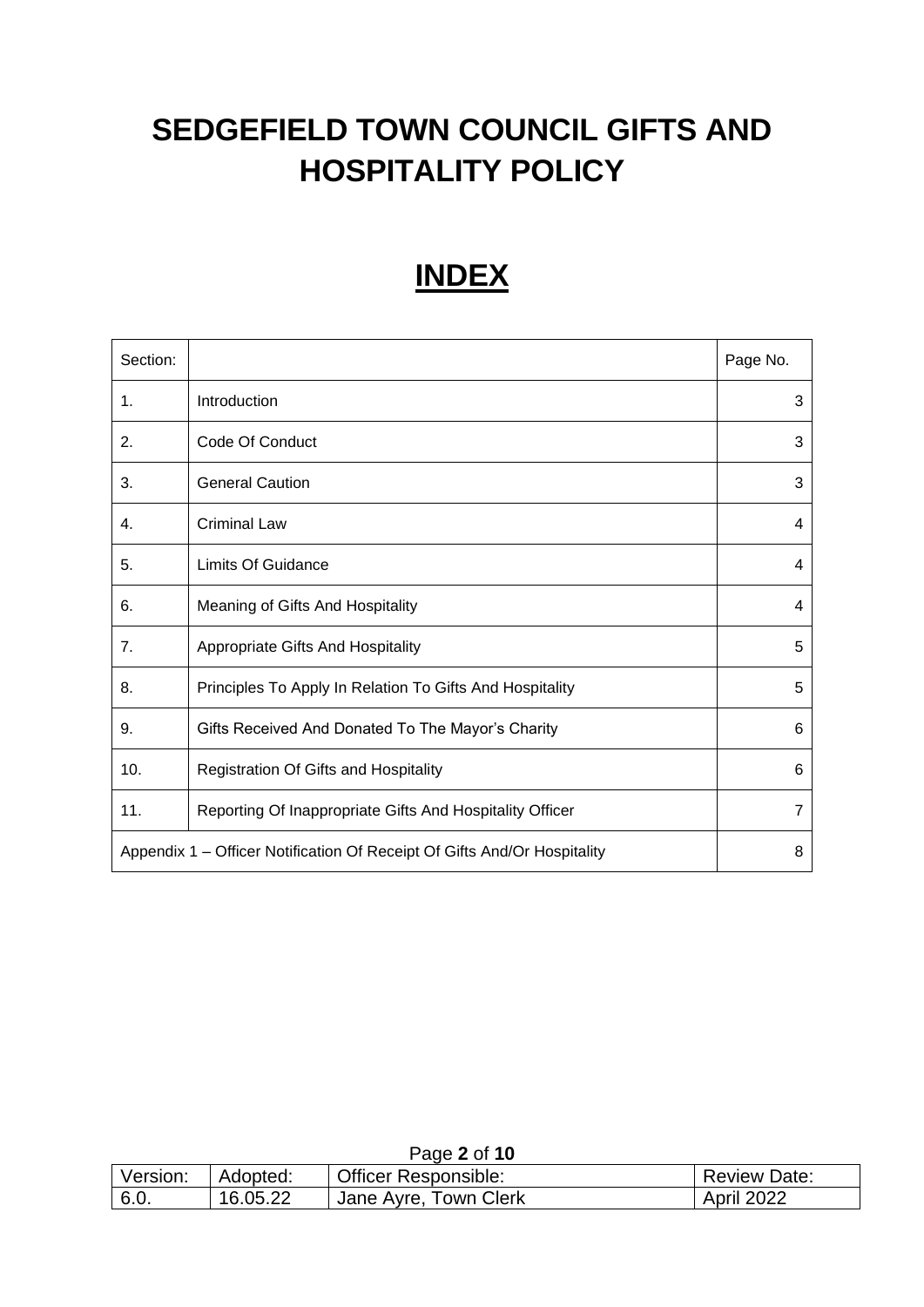**This Gifts and Hospitality Policy was adopted by the Town Council at its Annual General Meeting on 16th May 2022 and will be reviewed in April 2023 in order that they can be presented for adoption at the Annual General Meeting of the Town Council in May 2023. The Clerk will continuously monitor changes in legislation or proper practices and shall advise the Council of any requirement for a consequential amendment to this Policy.**

#### **1. INTRODUCTION**

1.1. This Policy provides guidance for all Councillors and Officers of the Town Council when considering whether to accept gifts or hospitality from individuals or organisations, and if accepting such then how to record this correctly.

#### **2. CODE OF CONDUCT:**

- 2.1. When Councillors take their Declaration and Acceptance of Office they acknowledge in writing that they will comply with Sedgefield Town Council's Code of Conduct. It is important that Councillors understand the Code of Conduct, a copy of this has been given to all.
- 2.2. The conduct expected by Officers is clearly detailed in their contract of employment as well as the Town Council's Code of Values, Behaviours and Conduct.

#### **3. GENERAL CAUTION:**

- 3.1. Treat with extreme caution any offer or gift, favour or hospitality that is made to you personally which may possibly be perceived to be in connection with your position as an Officer or Councillor.
- 3.2. Your personal reputation and that of Sedgefield Town Council can be seriously jeopardised by the inappropriate acceptance by you of a gift or hospitality.
- 3.3. The acceptance of gifts and hospitality is not always unlawful or inappropriate. The decision for you in every case is whether it is appropriate to accept any gift or hospitality that might be offered to you, having regard to how it might be perceived.

|          |          | <b>ay<del>c</del> J</b> UI I <b>U</b> |                     |
|----------|----------|---------------------------------------|---------------------|
| Version: | Adopted: | <b>Officer Responsible:</b>           | <b>Review Date:</b> |
| 6.0.     | 16.05.22 | <sup>1</sup> Jane Ayre, Town Clerk    | April 2022          |

Page **3** of **10**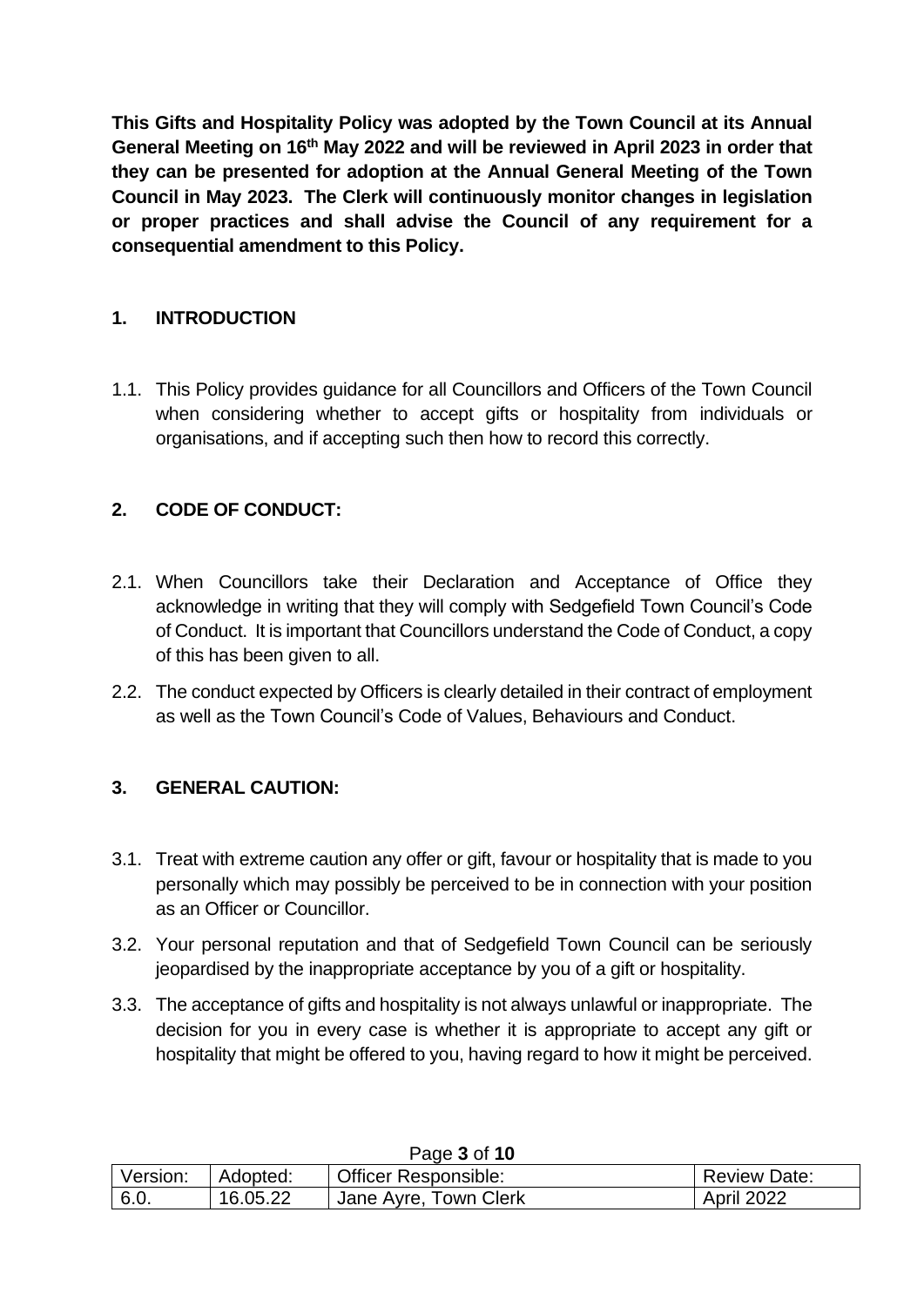3.4. No hard and fast rules can be laid down to cover every circumstance as to what is appropriate or inappropriate. This Policy offers general principles to enable you to make your own decision. If you are in any doubt speak to the Town Clerk directly.

#### **4. CRIMINAL LAW**

- 4.1. It is a criminal offence corruptly to solicit or receive any gift, reward or advantage as an inducement to doing or forbearing to do anything in respect of any transaction involving Sedgefield Town Council.
- 4.2. The onus would be on the individual to disprove corruption in relation to a gift from a person holding or seeking to obtain a contract from Sedgefield Town Council.

#### **5. LIMITS OF GUIDANCE**

- 5.1. This Protocol does not apply to:
	- a. Gifts and hospitality you may receive from family and friends (as birthday or other festival presents) that are not related to your position as an Officer or Councillor. You should however question any such gift or hospitality offered from an unusual source.
	- b. The acceptance of facilities or hospitality provided to you by Sedgefield Town Council.
	- c. Gifts given to Sedgefield Town Council that you accept formally on the Council's behalf and are retained by the Council and not by you personally.

#### **6. MEANING OF GIFTS AND HOSPITALITY**

- 6.1. The expressions 'gifts' and 'hospitality' have wide meanings and no conclusive definition is possible.
- 6.2. Gifts and hospitality include:
	- a. The free gift of any goods or services;
	- b. The opportunity to acquire any goods or services at a discount or at terms not available to the general public;
	- c. The opportunity to obtain goods or services not available to the general public;

| , uyv T vi IV |          |                             |                     |  |
|---------------|----------|-----------------------------|---------------------|--|
| Version:      | Adopted: | <b>Officer Responsible:</b> | <b>Review Date:</b> |  |
| 6.0.          | 16.05.22 | Jane Ayre, Town Clerk       | April 2022          |  |

#### Page **4** of **10**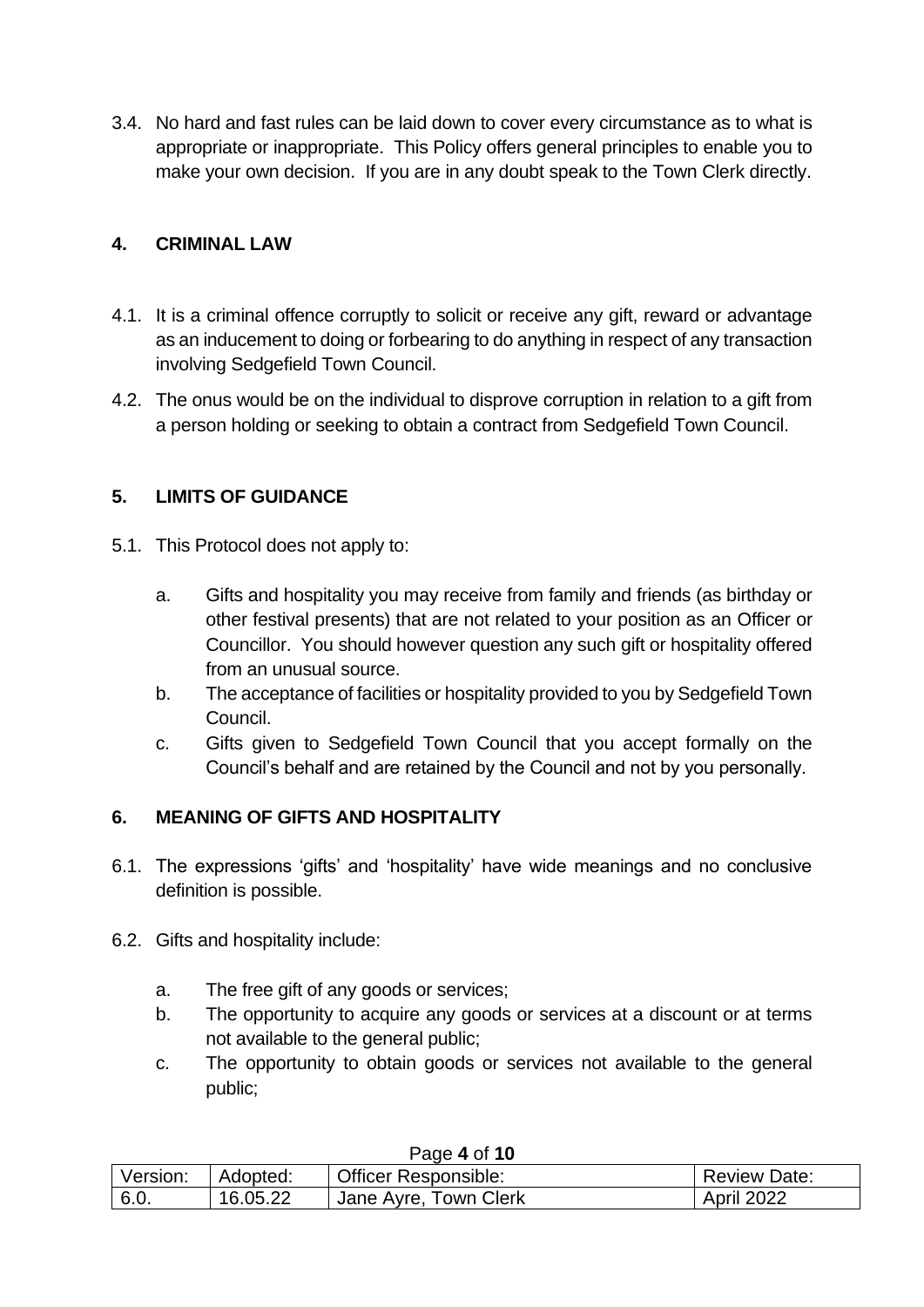- d. The offer of food, drink, accommodation or entertainment or the opportunity to attend any cultural or sporting event;
- e. The use of a free car.
- 6.3. Common gifts include pens, diaries, calendars and other business stationery, articles of clothing, books, flowers and bouquets. You should however be cautious when purchasing anything, when additional services, privileges or advantages are offered, which might be related to your position as an Officer or Councillor of Sedgefield Town Council.

#### **7. APPROPRIATE GIFTS AND HOSPITALITY**

- 7.1. There are some circumstances where you may accept gifts and hospitality as being in the normal course of your duties as Officer or Councillor:
	- a. Civic hospitality provided by another public authority
	- b. Normal and modest refreshment in connection with any meeting in the course of your work as an Officer or Councillor (e.g. tea, coffee and other normal beverages and biscuits)
	- c. Tickets for sporting, cultural and entertainment events that are sponsored or promoted by Sedgefield Town Council or bodies to which you have been appointed by Sedgefield Town Council, and the tickets are offered in relation to that sponsorship or promotion
	- d. Small low value gifts (below £50.00 such as pens, calendars, diaries, flowers and other mementos and tokens)
	- e. Drinks or other modest refreshment in the normal course of socialising arising consequentially from Town Council business (e.g. inclusion in a round of drinks after a meeting)
	- f. Modest meals provided as a matter of courtesy in the office or meeting place of a person with whom Sedgefield Town Council has a business connection
	- g. Souvenirs and gifts from other public bodies intended as personal gifts (e.g. arising from twin-town and other civic events)

#### **8. PRINCIPLES TO APPLY IN RELATION TO GIFTS AND HOSPITALITY**

- 8.1 In deciding whether it is appropriate to accept any gift or hospitality you must apply the following principles:
	- a. Do not accept a gift or hospitality as an inducement or reward for anything you do as an Officer or Councillor. If you have any suspicion that the motive behind the gift or hospitality is an inducement or reward you must decline in.

| Version: | Adopted: | <b>Officer Responsible:</b> | <b>Review Date:</b> |
|----------|----------|-----------------------------|---------------------|
| 6.0.     | 16.05.22 | Jane Ayre, Town Clerk       | April 2022          |

#### Page **5** of **10**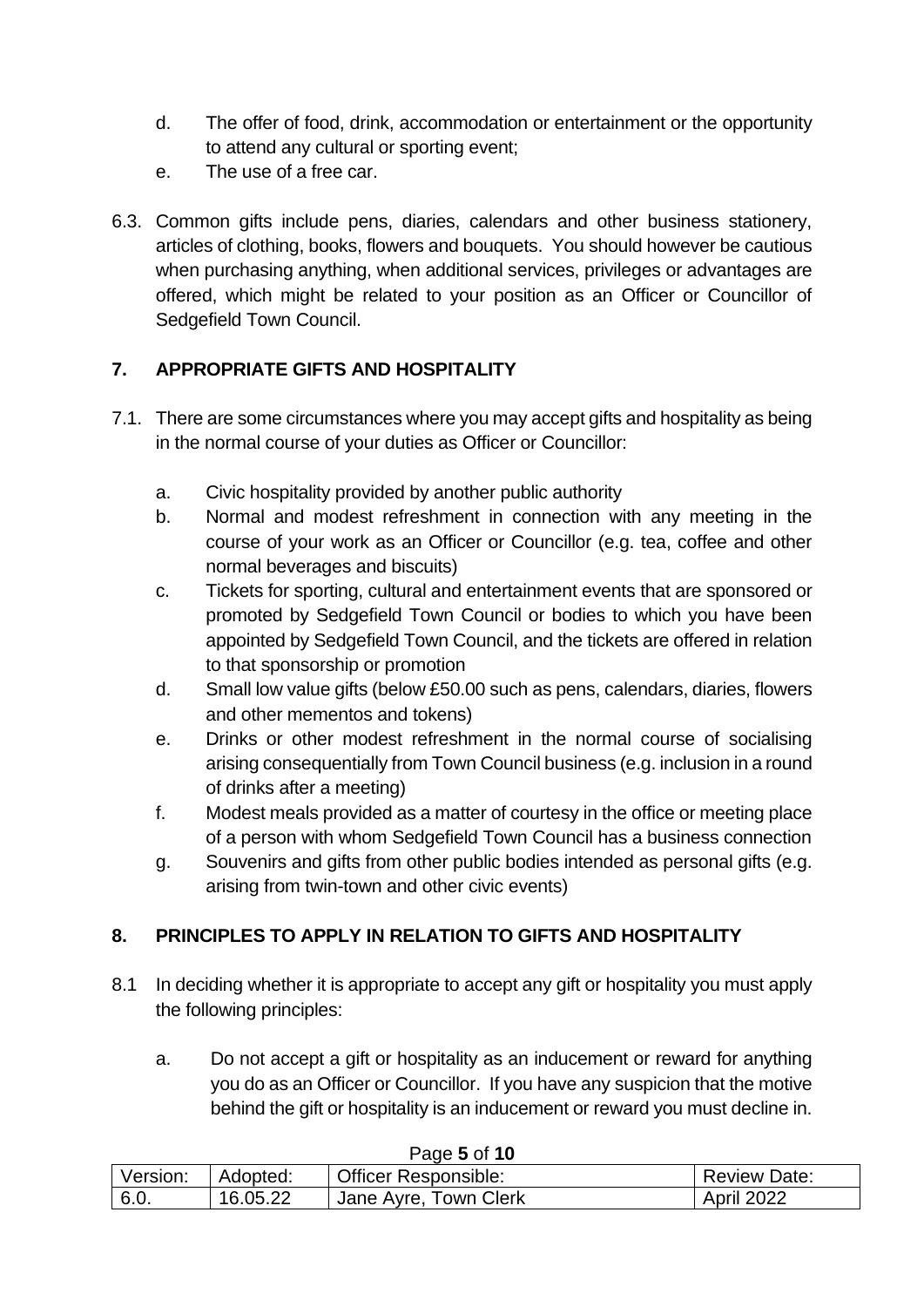- b. "Reward" includes remuneration, reimbursement and fee, offered, paid, promised or implied.
- c. Do not accept a gift or hospitality of significant value or whose value is excessive in the circumstances.
- d. Do not accept a gift or hospitality if acceptance might be open to misinterpretation. Such circumstances will include gifts and hospitality:
	- From parties involved with Sedgefield Town Council in a competitive tendering or other procurement process;
	- From applicants for planning permission and other applications for licences, consents and approvals in which Sedgefield Town Council has an involvement;
	- From applications for grants, including voluntary bodies and other organisations applying for public funding from Sedgefield Town Council;
	- From parties in legal proceedings with Sedgefield Town Council.
- 8.2. Do not accept a gift or hospitality if you believe it will put you under any obligation to the provider as a consequence.
- 8.3. Do not solicit any gift or hospitality and avoid giving any perception of so doing.

#### **9. GIFTS RECEIVED AND DONATED TO THE MAYOR'S CHARITY**

- 9.1 Councillors may on receiving gifts of value pass them to the Mayor in relation to a charity fund rather than retain them personally.
- 9.2 Councillors should indicate this intention to the provider and should register this clearly (see Section 10).

#### **10. REGISTRATION OF GIFTS AND HOSPITALITY**

- 10.1 Officers and Members are legally required to notify the Town Clerk of offers or receipts of gifts and hospitality of more than £50.
- 10.2. Councillors must, within 28 days of receiving any gift or hospitality over the value of £50.00, complete Section 3 of their "Register of Member's Pecuniary and Other Interests" form and return to the Town Clerk. The Town Clerk will then forward this to the Monitoring Officer at Durham County Council in order that this information can be displayed on the County Council's website (Note: this information will also be displayed on the Town Council's website via link to the County Council's website).

| <b>AUGUUIU</b> |          |                             |                     |  |
|----------------|----------|-----------------------------|---------------------|--|
| Version:       | Adopted: | <b>Officer Responsible:</b> | <b>Review Date:</b> |  |
| 6.0.           | 16.05.22 | ' Jane Ayre, Town Clerk     | <b>April 2022</b>   |  |

#### Page **6** of **10**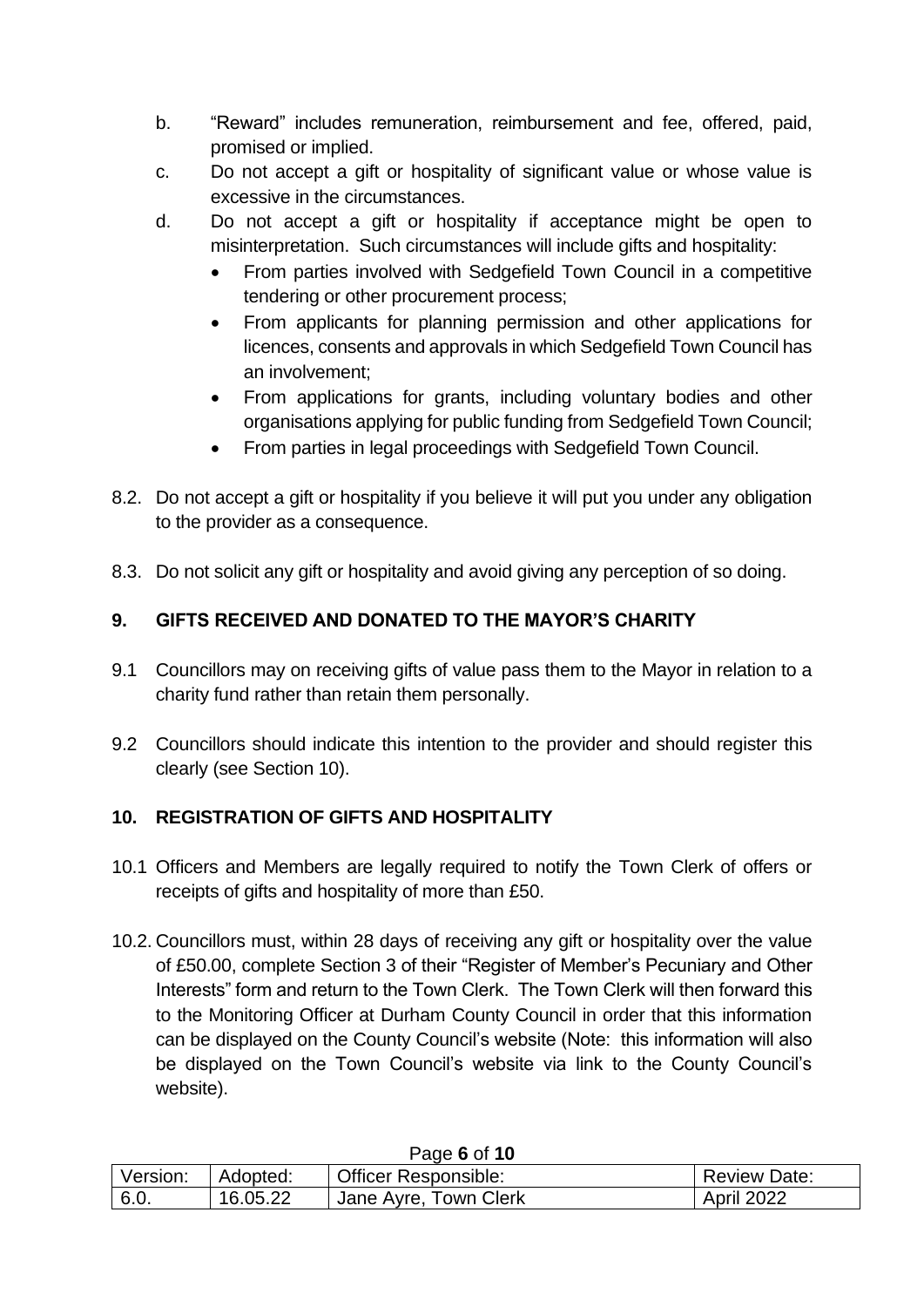10.3. Officers must, within 28 days of receiving any gift or hospitality over the value of £50.00, complete the "Officer Notification of Receipt of Gifts and/or Hospitality" form in Appendix 1 and return to the Town Clerk. The Town Clerk will then keep a permanent record thereof.

#### **11. REPORTING OF INAPPROPRIATE GIFTS AND HOSPITALITY OFFERED**

- 11.1 It is a criminal offence for a person corruptly to give or offer any gift, reward or advantage as an inducement or reward to you for doing or forbearing to do anything as an Officer or Councillor of Sedgefield Town Council.
- 11.2 You must immediately report to the Town Clerk of Sedgefield Town Council any circumstances where an inappropriate gift or hospitality has been offered to you.
- 11.3 You may thereafter be required to assist the Police in providing evidence.

| Page <i>I</i> OI IU |          |                             |                     |  |
|---------------------|----------|-----------------------------|---------------------|--|
| Version:            | Adopted: | <b>Officer Responsible:</b> | <b>Review Date:</b> |  |
| 6.0.                | 16.05.22 | Jane Ayre, Town Clerk       | April 2022          |  |

#### Page **7** of **10**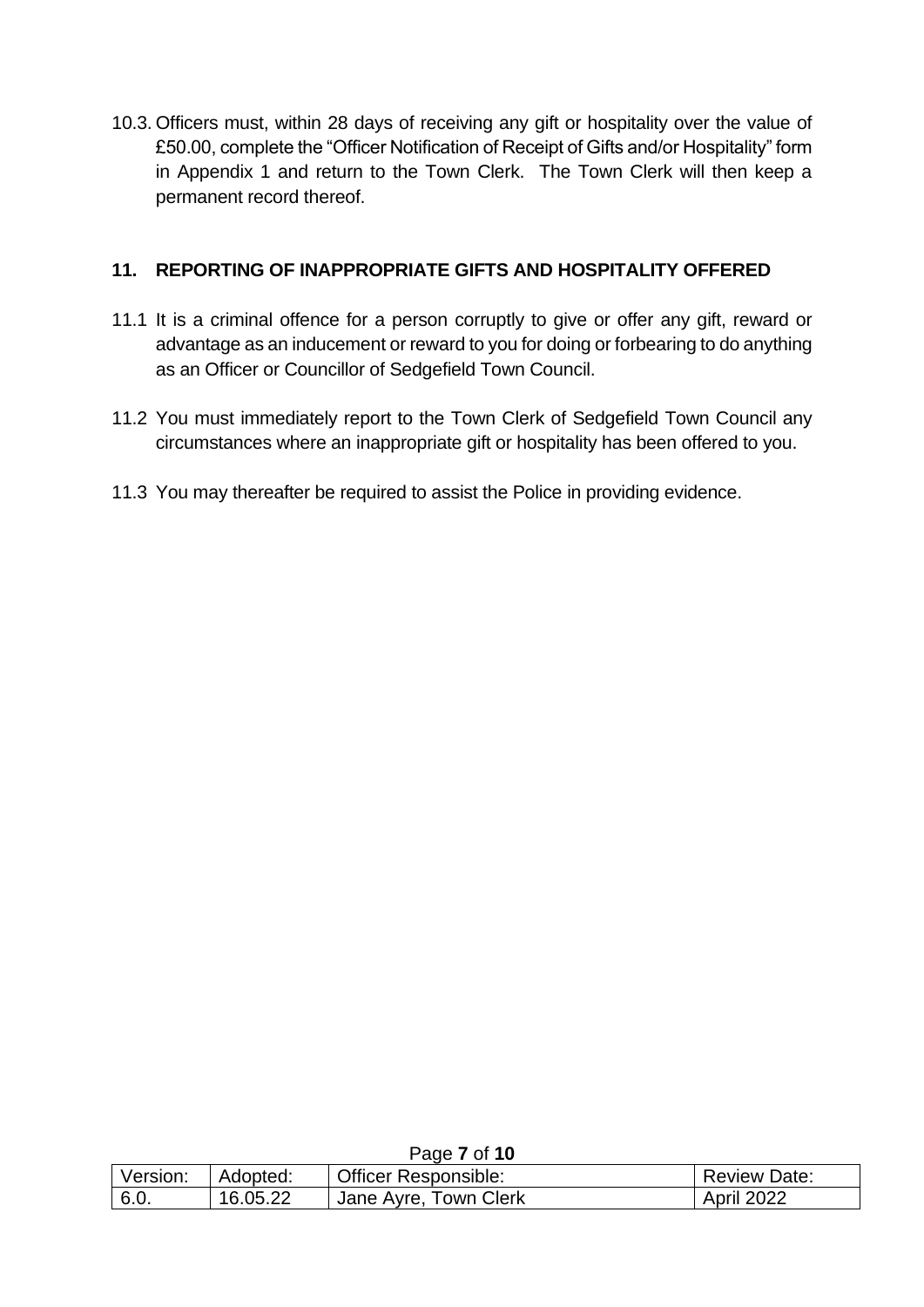### **APPENDIX 1 – OFFICER NOTIFICATION OF RECEIPT OF GIFTS AND/OR HOSPITALITY FORM**

|          |          | <b>Faye OUI IU</b>          |                     |
|----------|----------|-----------------------------|---------------------|
| Version: | Adopted: | <b>Officer Responsible:</b> | <b>Review Date:</b> |
| 6.0.     | 16.05.22 | 'Jane Ayre, Town Clerk      | <b>April 2022</b>   |

Page **8** of **10**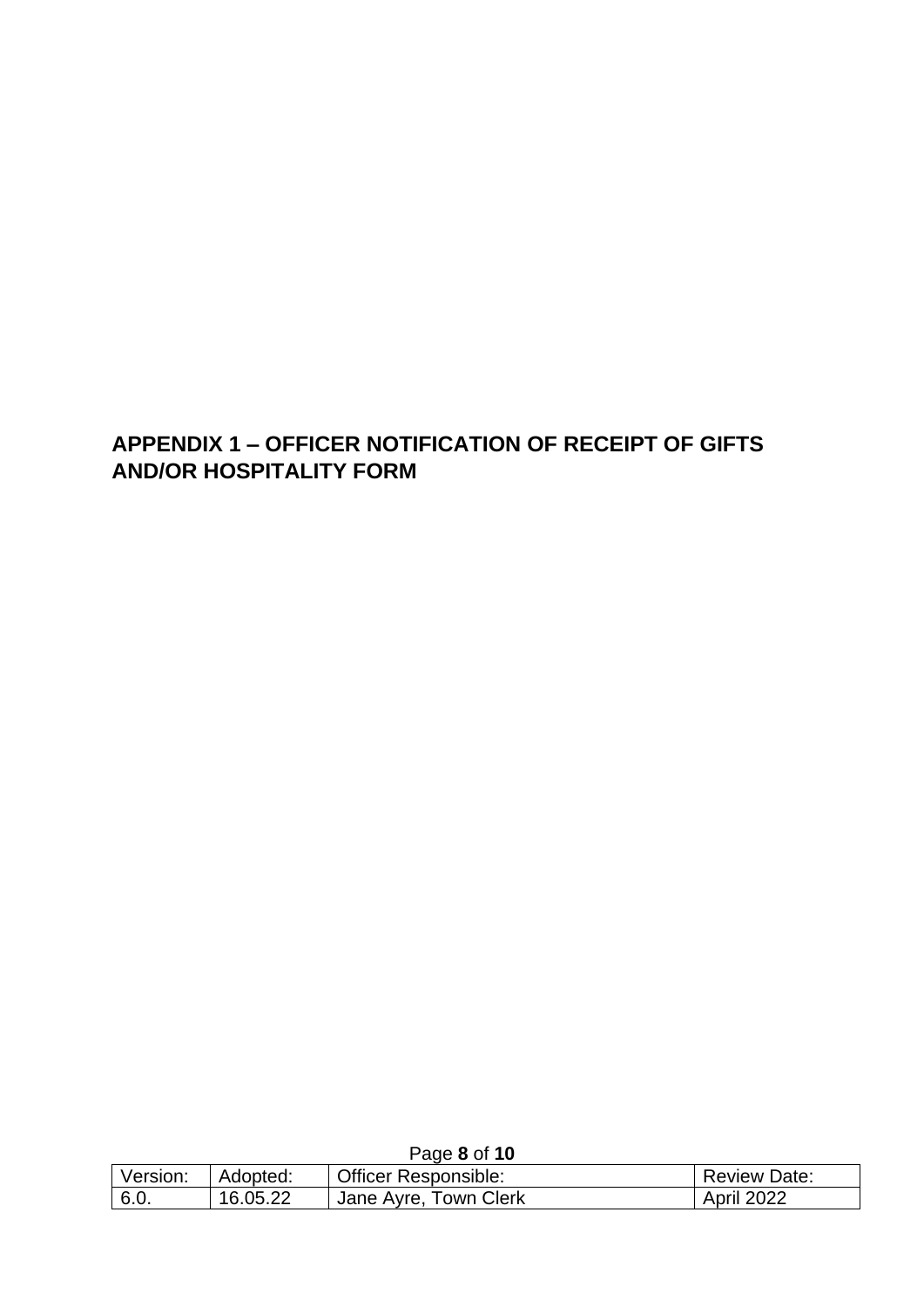

#### **SEDGEFIELD TOWN COUNCIL**

### **OFFICER NOTIFICATION OF RECEIPT OF GIFTS AND/OR HOSPITALITY**

| What was the gift and/or hospitality? |  |
|---------------------------------------|--|
| Give full description.                |  |
|                                       |  |
|                                       |  |
|                                       |  |
|                                       |  |
|                                       |  |
|                                       |  |
|                                       |  |
|                                       |  |
|                                       |  |
|                                       |  |
|                                       |  |
|                                       |  |
|                                       |  |
|                                       |  |
|                                       |  |
| What is your best estimate of its     |  |
| market value or cost?                 |  |
|                                       |  |
| Who provided it?                      |  |
|                                       |  |
|                                       |  |
|                                       |  |
|                                       |  |
| When and where did you receive it?    |  |
|                                       |  |
|                                       |  |
|                                       |  |
|                                       |  |
| <b>Signature:</b>                     |  |
|                                       |  |
|                                       |  |
| Name in print:                        |  |
|                                       |  |
|                                       |  |
|                                       |  |
|                                       |  |
|                                       |  |
|                                       |  |
|                                       |  |

|          |          | Page 9 of 10          |                     |
|----------|----------|-----------------------|---------------------|
| Version: | Adopted: | Officer Responsible:  | <b>Review Date:</b> |
| 6.0.     | 16.05.22 | Jane Ayre, Town Clerk | April 2022          |